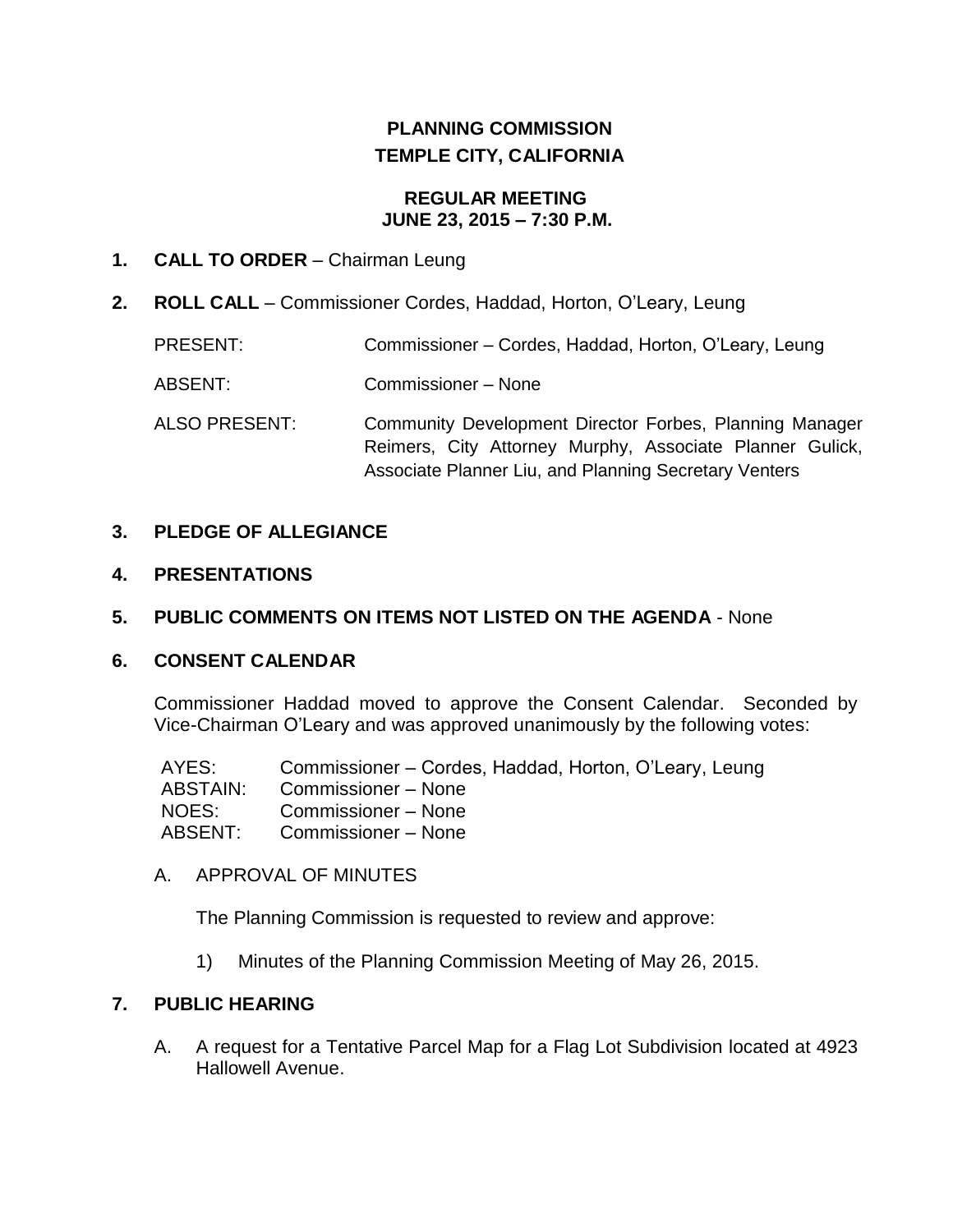The property is 89 feet wide and 197.7 feet deep with a land area of approximately 17,595 square feet. The front lot of the subdivision is proposed as 69 feet wide and 104.51 feet deep with a land area of 7, 201 square feet. The rear lot (flag lot) of the subdivision is proposed as 89 feet wide and 84.24 feet deep with a land area of approximately 7,500 square feet. The site is zoned R-1 and is designated light residential by the General Plan Land Use Map. A rear house is not proposed at this time.

Associate Planner Liu gave a brief summary of the staff report.

Chairman Leung opened the public hearing.

Kang Rong He, applicant, stated that the proposed request is a minor subdivision. He offered to answer questions of the Planning Commission. The Planning Commission did not have questions at this time.

Richard Miller, resident, inquired if other flag lot subdivisions exist within the area.

Associate Planner Liu stated that there are two other existing flag lot subdivisions on Arden Drive, but none on Hallowell Avenue.

Chairman Leung closed the public hearing.

Commissioner Cordes made a motion to approve File 140000325, adopt the resolution, and find that the project is categorically exempt. Seconded by Commissioner Haddad and carried by the following roll call vote:

| AYES:           | Commissioner – Cordes, Haddad, Horton, O'Leary, Leung |
|-----------------|-------------------------------------------------------|
| <b>ABSTAIN:</b> | Commissioner – None                                   |
| NOES:           | Commissioner – None                                   |
| ABSENT:         | Commissioner - None                                   |

B. A request for a Conditional Use Permit and Minor Site Plan Review for the development of a single-family residential property, a second unit, a swimming pool, and a pool house located at 5717 Primrose Avenue.

The subject site is a single-family residential property located on the west side of Primrose Avenue between Live Oak Avenue and Workman Avenue. The site consists of two adjoining parcels with a total land area of approximately 15,000 square feet. The applicant is proposing a new two-story single-family residence, a swimming pool, and a pool house. All of the existing structures will be demolished. The new residence will have a total living area of 3,230 square feet, the pool house will be 500 square feet, and the second unit will have a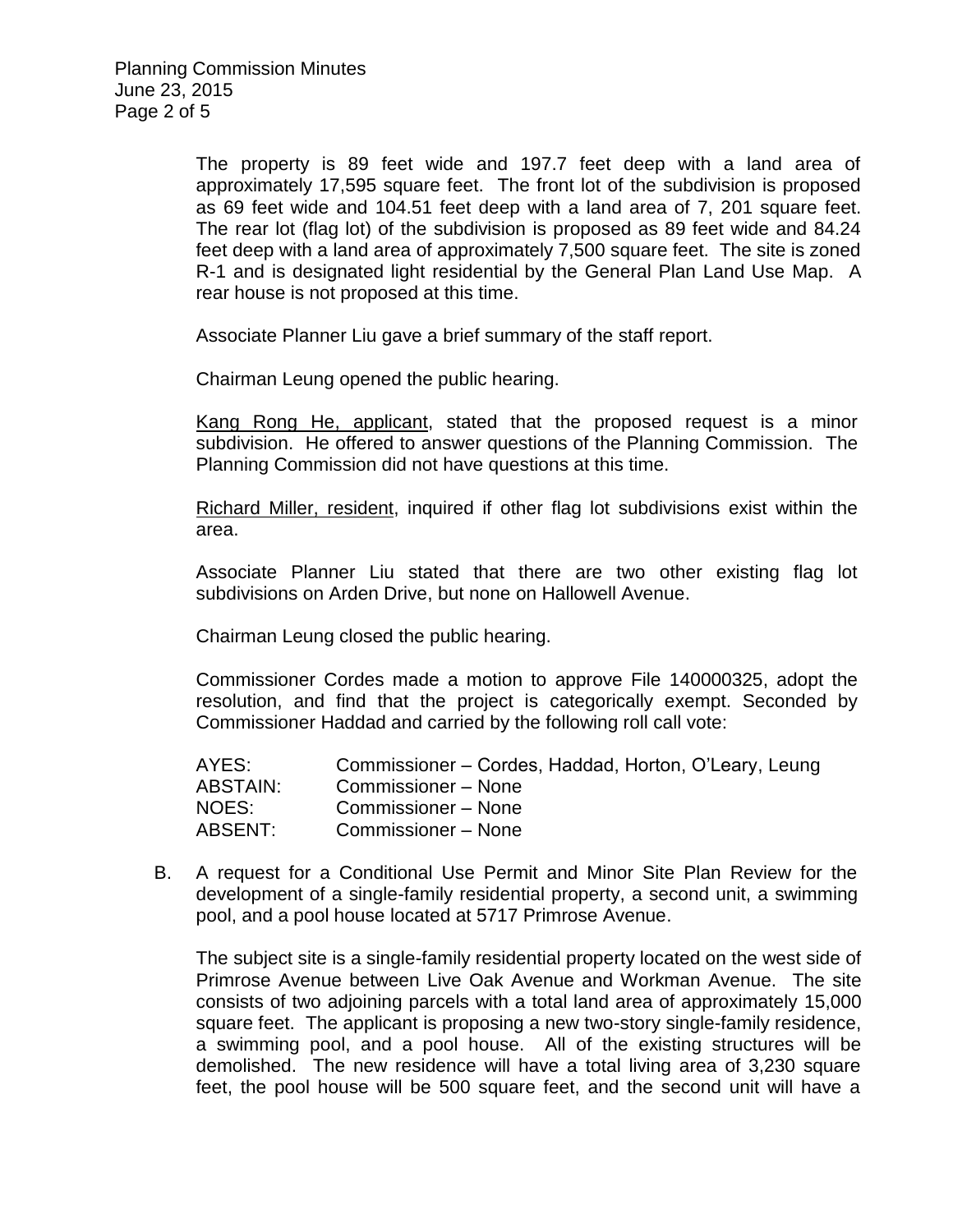living area of 640 square feet. The site is zoned R-1 and is designated light residential by the General Plan Land Use Map.

Associate Planner Liu gave a brief summary of the staff report.

Chairman Leung opened the public hearing.

Kamen Lai, applicant, stated that he is the project designer. He stated that the primary residence as well as the second unit are allowable by right however, a public hearing is required for the pool house. He stated that he intends to abide by the conditions of approval.

Chairman Leung closed the public hearing.

Vice-Chairman O'Leary expressed concern regarding the pool house becoming converted to a rental unit. He asked City Attorney Murphy what ramifications would take place if such violation was found.

City Attorney Murphy, stated that the violation would be referred to the Community Preservation Division for investigation. He stated that if a violation was found and the property owner did not abate the violation the case would be heard in court and all costs incurred by such legal case would be deferred to the property owner.

Commissioner Cordes made a motion to approve File 150000220, adopt the resolution, and find that the project is categorically exempt. Seconded by Commissioner Haddad and carried by the following roll call vote:

| AYES:    | Commissioner – Cordes, Haddad, Horton, O'Leary, Leung |
|----------|-------------------------------------------------------|
| ABSTAIN: | Commissioner – None                                   |
| NOES:    | Commissioner – None                                   |
| ABSENT:  | Commissioner – None                                   |

C. A request to modify a previously approved Conditional Use Permit to allow an existing drink and dessert establishment with incidental food to install cooking facilities located at 9566 Las Tunas Drive.

The property is located on the south side of Las Tunas Drive, between Primrose Avenue and Temple City Boulevard. The property is 50 feet wide and 110 feet deep with an overall land area of 5,500 square feet. The site previously operated as a frozen yogurt establishment which served incidental food (sandwiches and salads) as part of their business. The property is designated as City Center Commercial (CC) District by the City's Downtown Specific Plan.

Associate Planner Gulick gave a brief summary of the staff report.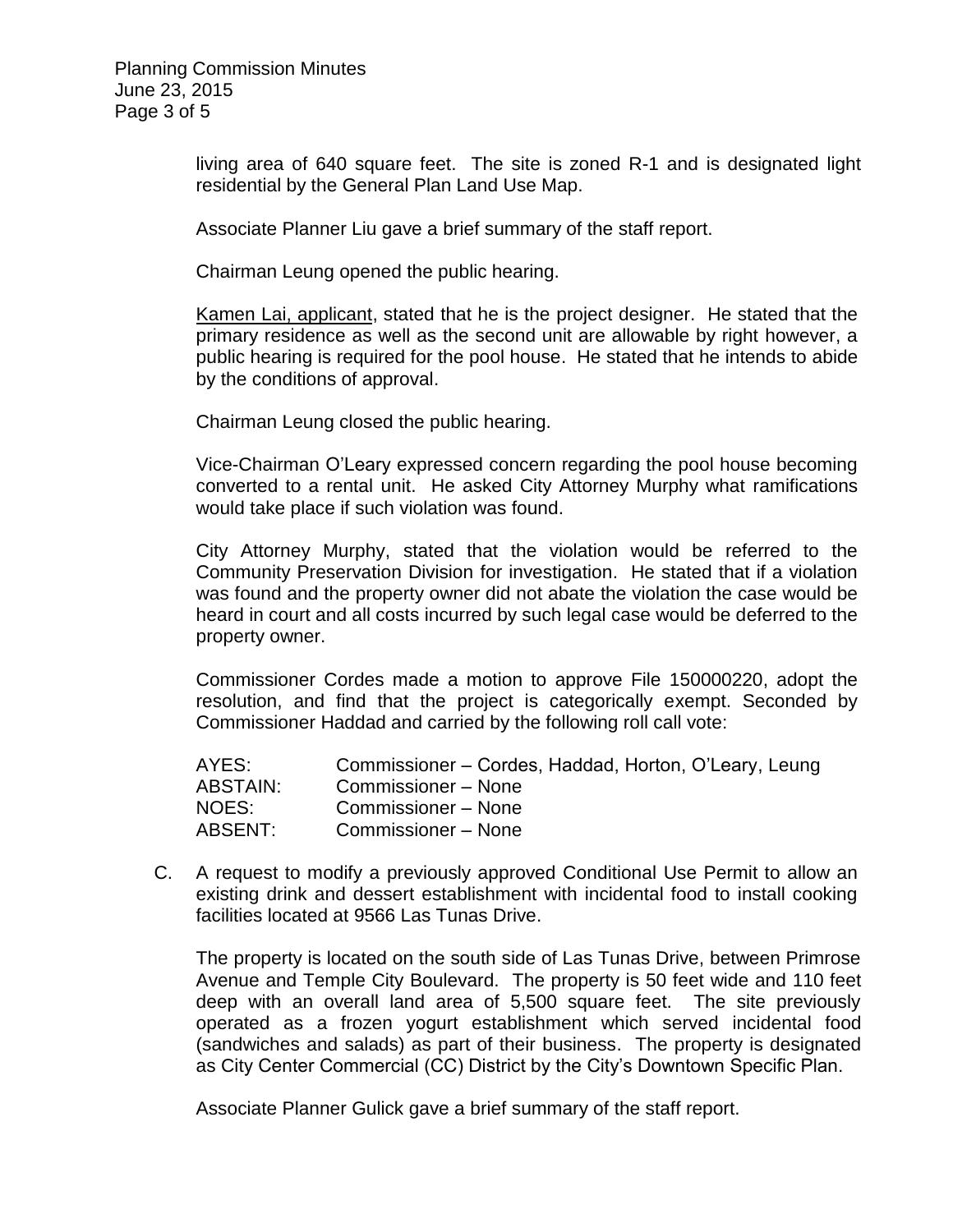Chairman Leung opened the public hearing.

Crystal Sun, applicant, stated that she currently operates a dessert and tea house in the City of Arcadia. She stated that she would like to open a second location in Temple City to serve hot food in conjunction with the dessert and tea she already provides. She stated that she will abide by the conditions of approval.

Tara, resident, spoke in favor of the request.

Chairman Leung closed the public hearing.

Commissioner Haddad made a motion to approve File 150000066, adopt the resolution, and find that the project is categorically exempt. Seconded by Commissioner Cordes and carried by the following roll call vote:

| Commissioner – Cordes, Haddad, Horton, O'Leary, Leung |
|-------------------------------------------------------|
| Commissioner – None                                   |
| Commissioner – None                                   |
| Commissioner - None                                   |
|                                                       |

### **8. UNFINISHED BUSINESS** – None

- **9. NEW BUSINESS** None
- **10. COMMUNICATIONS** None

### **11. UPDATE FROM COMMUNITY DEVELOPMENT DIRECTOR**

Community Development Forbes thanked Planning Commissioner Horton for his years of service to the Planning Commission. He also updated the Planning Commission regarding an application that was submitted for a mixed-use project located at 5985 Temple City Boulevard.

## **12. COMMISSION ITEMS SEPARATE FROM THE COMMUNITY DEVELOPMENT DIRECTORS REGULAR AGENDA**

- A. COMMISSIONER CORDES thanked fellow Commissioner Horton for his years of service to the Planning Commission.
- B. COMMISSIONER HADDAD echoed the comments made by Commissioner Cordes.
- C. COMMISSIONER HORTON thanked staff and the residents of Temple City for supporting him during his term as a Planning Commissioner.